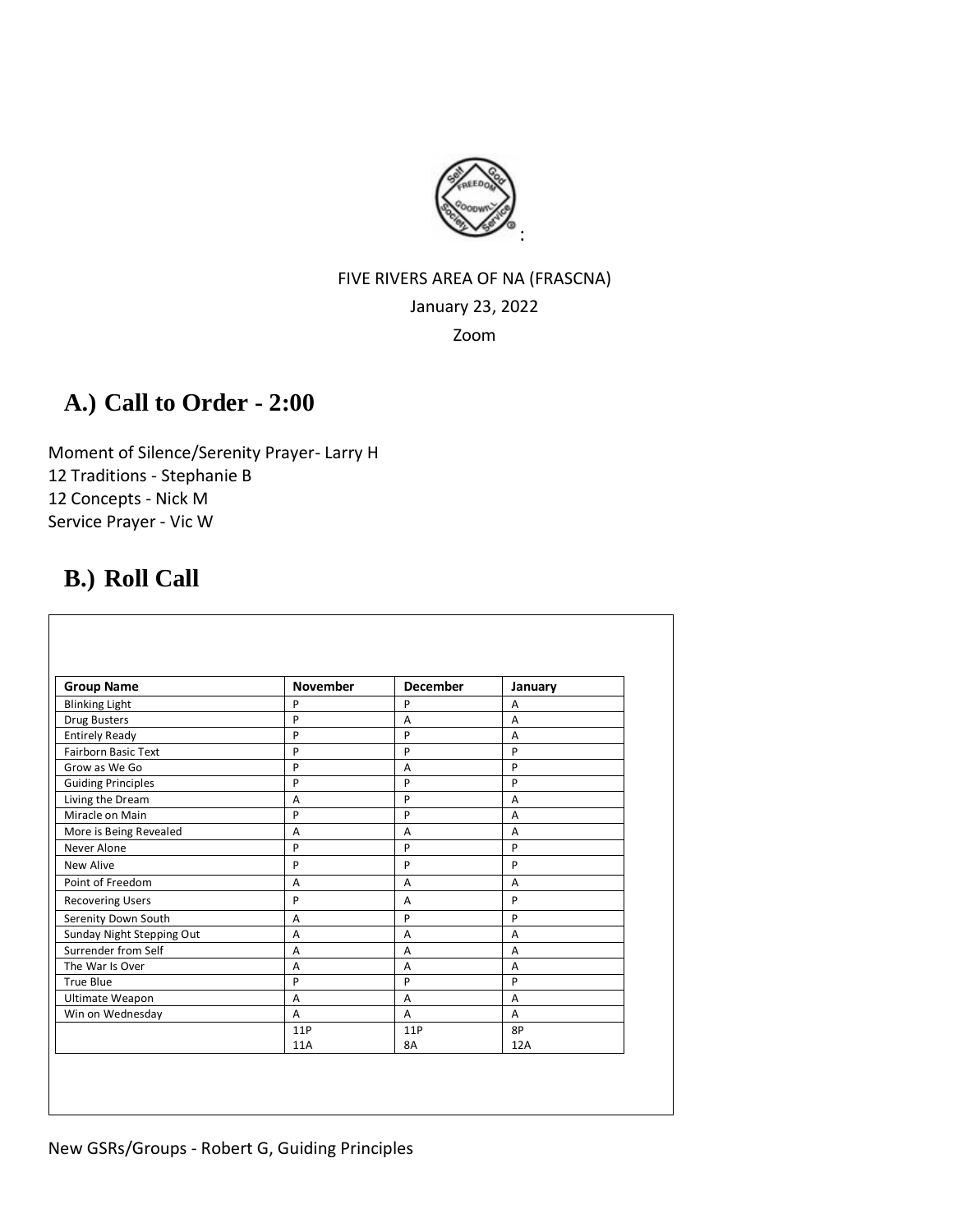Chair: Larry H - PRESENT Vice Chair: OPEN Treasurer: Vic W - PRESENT Vice Treasurer: OPEN Secretary: Raychel L - PRESENT Vice Secretary: OPEN RCM: OPEN RCM Alt: OPEN Local Services: Sandi- ABSENT Policy: Steph B - PRESENT Literature: OPEN Activities: OPEN Website - Britt B. - PRESENT

## **C.) Reports**

Chairperson: Verbal Report

Vice Chair: OPEN

Secretary: Minutes have been updated with two reports that were submitted but missed. Please submit reports online to [secretary@fiveriversna.org.](mailto:secretary@fiveriversna.org) Also, if you are new, changed your email address, or you have not received a copy of the recent minutes, please let me know via email.

Vice Secretary: OPEN

Treasurer: Report attached

Vice Treasurer: OPEN

RCM: OPEN

Local Services: Report attached

Policy: Report attached

Website: Britt has been updating website with area online/in person meetings. Check out the website for more information. Please notify her with any changes.

Activities: OPEN

Literature: OPEN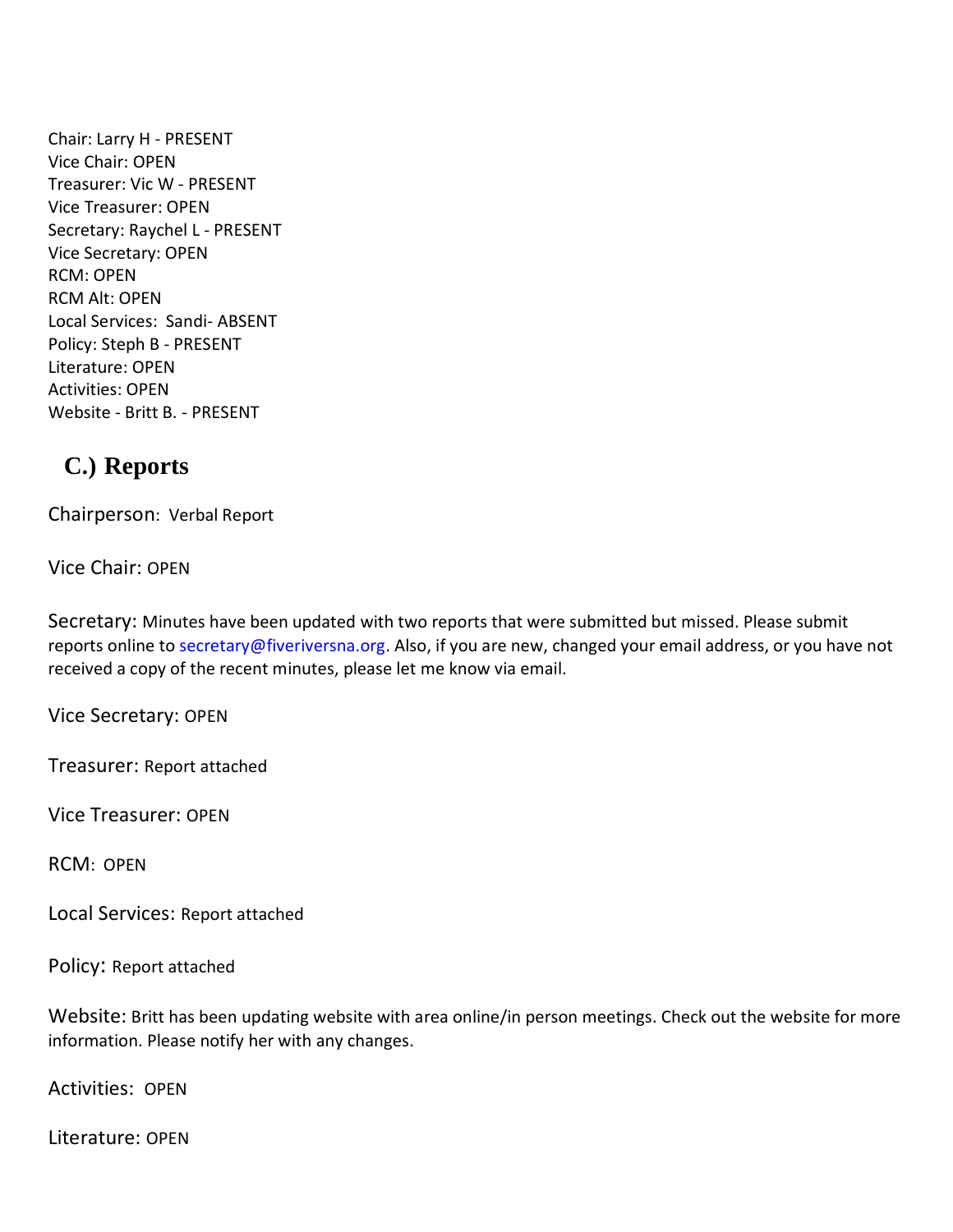Group Reports: Attached

- **D.) Open Forum**
- **E.) Old Business**
- **F.) New Business**

Basic Text Motion

Maker of Motion: Raychel L Seconded by: New Alive Group, Jenn H

Motion: "At the end of ASC business, prior to the Regional meeting, all proceeds over prudent reserve will be donated to the Region. If we, at FRASCNA are under our prudent reserve at the time, no ORSCNA donation will be made."

At the end of ASC business, 50% of leftover funds will be donated to the Region and 50% utilized to purchase Basic Texts for the still sick and suffering addicts. These Basic Texts will be offered to the GSRs and subcommittees for distribution as they see fit. If we, at FRASCNA are under our prudent reserve at the time, no ORSCNA donation or Basic Text purchases will be made.

# **G.) Motion to Close - 2:29**

**Open Positions - Vice Chair, Vice Secretary, Vice Treasurer, RCM, RCM alternate, Activities Coordinator**

**\*These minutes contain policy changing motions.\***

# **H.) Attached Reports**





## **Policy:**

The committee has started going through the 2016 policy as no official amendments or appendices were ever officially voted in. We have printed off other Area Policies to give us guidance as we continue to review our Area's policy. If any committees would like to join via zoom or phone call to review their policies and make corrections please join. It was very successful when other committees joined for guidance of what has been working for their group! We have reached out to the previous Phone Line chair to review policy. We sent emails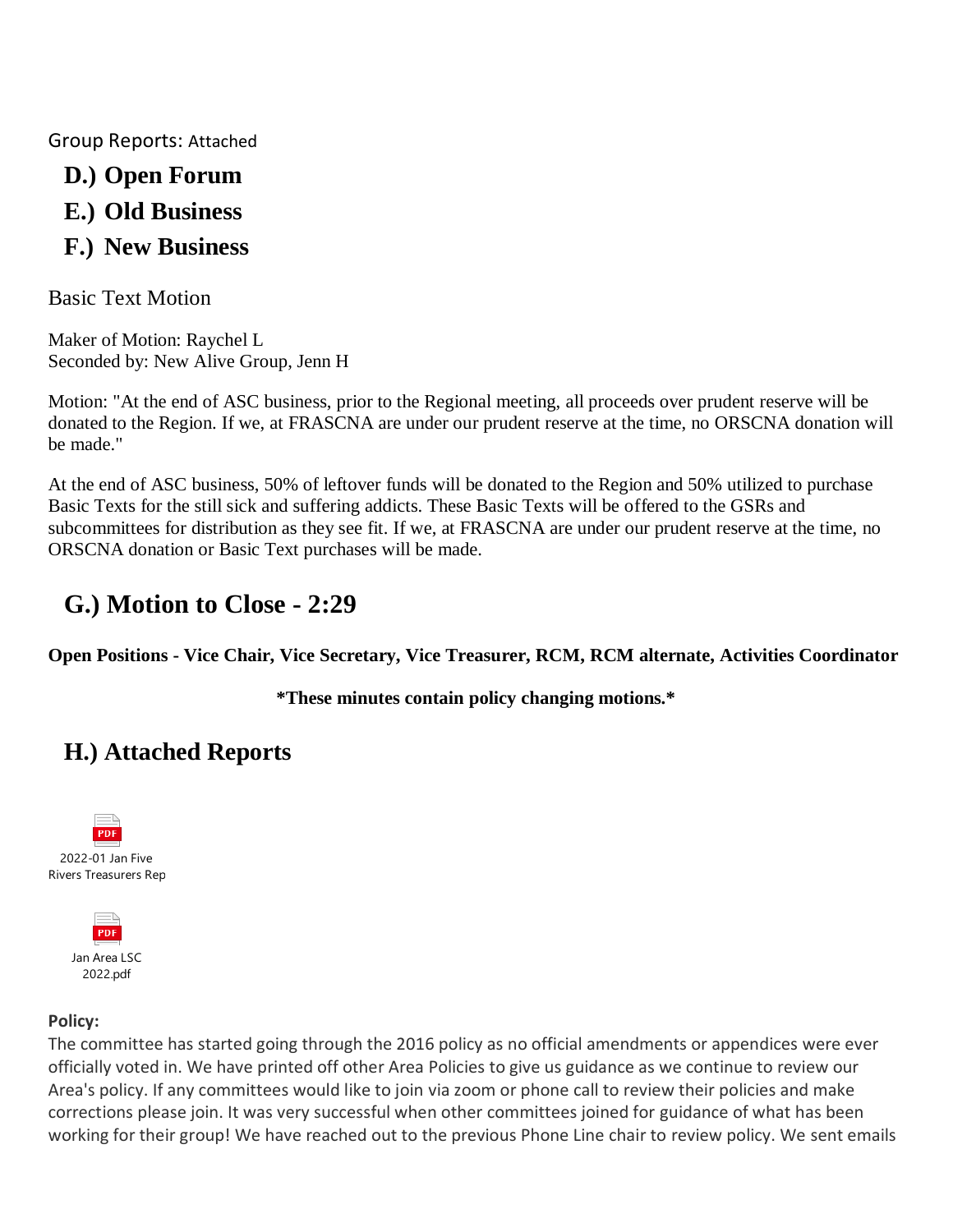to current LSC chair about policy to review, as well as webmaster, and flyers past chair. We have started making corrections that we will bring once we are done reviewing the policy. If you know anyone interested in being on the committee please let me know! We are considering taking our meeting back to zoom as we have low attendance. If anyone is interested in joining please reach out to Raychel or myself!

### **Blinking Light:**

GSR – Dan G – djgreene@gmail.com 8:15- 9:30 on Fridays – Mosaic Church - 350 North Fairfield Rd. Beavercreek Rotating format Absent

#### **Drug Busters:**

GSR - Jamie G - Jgreen19@live.sscc.ed 6:30pm on Tuesdays - Peace Lutheran Church - 231 Harry Sauyer Road Open discussion Absent

### **Entirely Ready:**

GSR – Greg H - Shannon45449@gmail.com 7:00 pm to 8:15 - Tuesdays - Church of Nazarene - 4701 Far Hills Ave, Kettering, OH Chairperson's choice literature study Absent

#### **Fairborn Basic Text:**

GSR – Tim H – timothy78har[p@gmail.com](mailto:amymcmahan76@gmail.com) 7:30pm - 8:30pm Wednesdays - 333 North Broad Street Text Study Literature order: \$27.43 key tags Area donation: \$100 Report: We have about 20 people showing up every week and the meeting is going well.

#### **Grow as We Go:**

#### GSR – Jeff K - **[jmkirk110@gmail.com](mailto:jmkirk110@gmail.com)**

Thursday 8pm-9:15P - Recovery Plus Center - 333 N Broad Street Chairpersons choice Verbal report by Nick B

#### **Guiding Principles:**

GSR - Robert G - mrmathman1@gmail.com Wednesdays 7-8pm - Hill Side Chapel - 3515 Shakertown Literature study - alternate between Guiding Principles, Living Clean and It Works: How and Why No Report

### **Living the Dream:**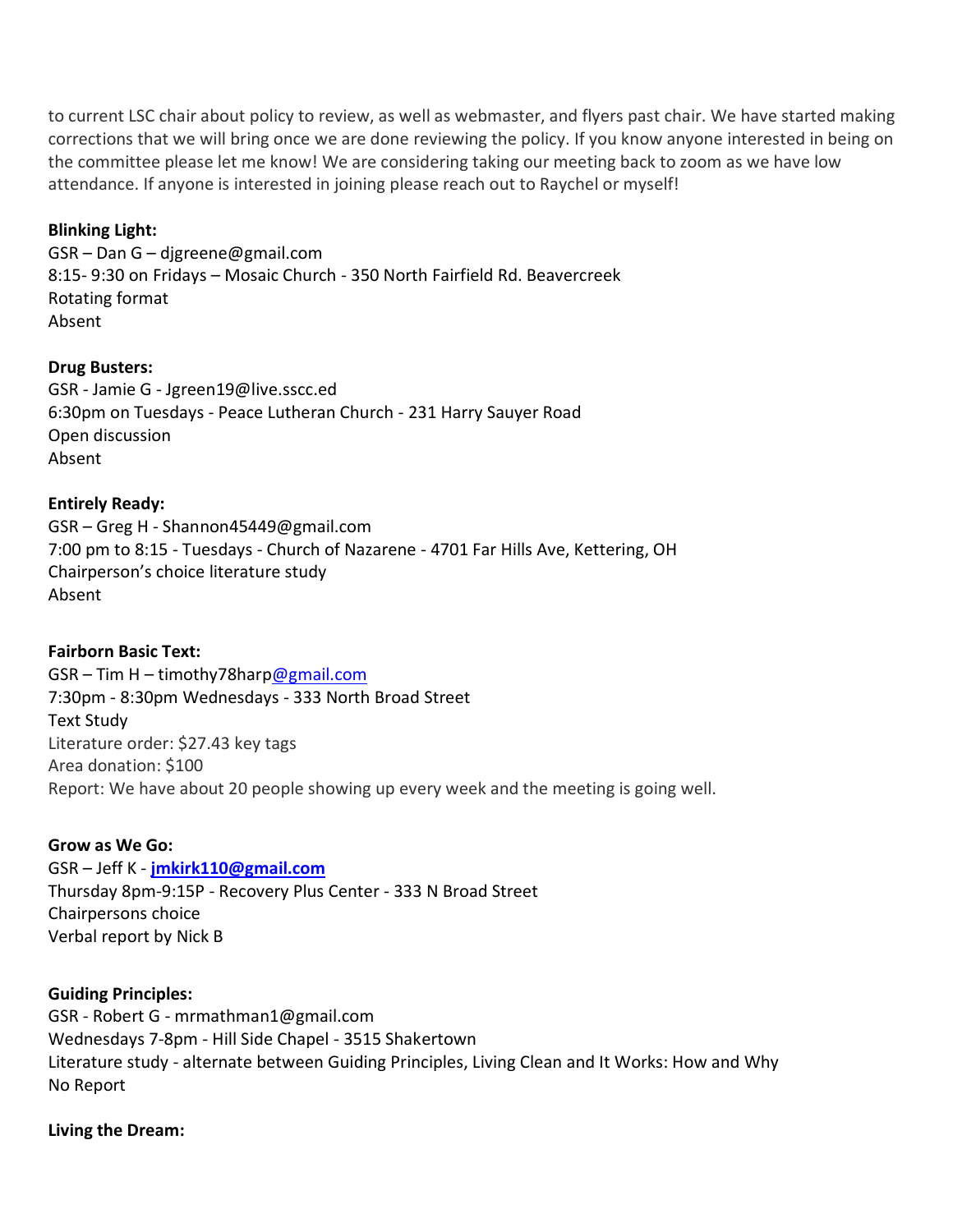GSR - Nicole W - [nicole022210@gmail.com](mailto:nicole022210@gmail.com) Monday 7:00-8:15 - 444 country club Dr Chairperson choice rotating format Absent, Email report submitted

Report: Our 12 year meeting anniversary went well last Monday! We had a great crowd come out and an out of town speaker. Thank you to everyone who came and/or shared the event. Averaging around 30 members weekly in attendance. We have a lot of newcomers attending. Could use more experienced members to come share their experience, strength and hope. We could always use help from members with willingness and availability, to do service work like make coffee, chair Meetings, greet, and help set up. We have a business meeting the third Monday of every month at 615pm for those interested.

#### **Miracle on Main**

GSR – Brad B - bradbodey@me.com 7:00-8:15 on Sundays - First United Methodist Church - 303 S Main St Format-literature/speaker last Sunday of each month Absent

#### **More is Being Revealed:**

[Moreisbeingrevealed@fiveriversna.org](mailto:Moreisbeingrevealed@fiveriversna.org) GSR – Katelyn H - hoglund.katelyn@gmail.com Thursdays at 7:00-8:15pm - Fairmont Presbyterian Church in basement - 3705 Far Hills Ave Rotating topic/literature from It Works How and Why Absent

#### **Never Alone:**

GSR – Joe J - Joeyjames937@gmail.com Saturday 7:30-9:00PM - 202 S Winter St, Yellow Springs, OH Topic discussion Verbal Report

**New Alive:** GSRs – Jenn H and Raychel L [jojen20@yahoo.com](mailto:jojen20@yahoo.com) Raychel.e87@gmail.com Tues 7:45-9:00 - St Marks Church - 456 Woodman Dr Rotating format No Report

#### **Point of Freedom:**

GSR - Deanna M/Pam S - [Starshine784@gmail.com](mailto:Starshine784@gmail.com) Thursday 8:00-9:00 - Alpha Community Church - 806 Alpha Rd Format: weekly rotating candlelight meeting No Report

**Recovering Users:** GSR – Nick B - [Nbutcher0335@gmail.com](mailto:Nbutcher0335@gmail.com)